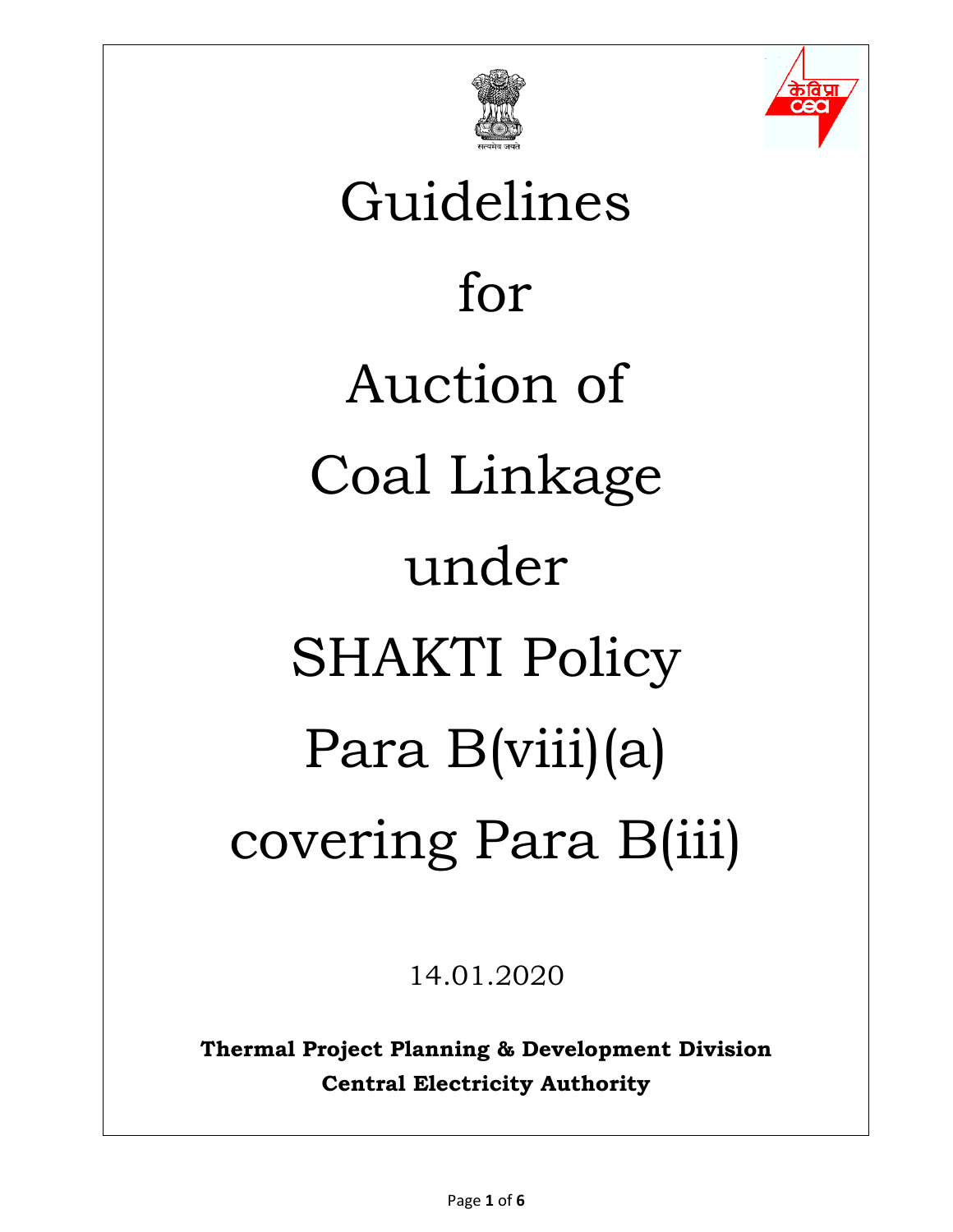# **CEA guidelines for Coal Linkage Auction under SHAKTI Policy**

# **Para B(viii)(a) covering Para B(iii)**

Ministry of Power on 02.12.2019 issued methodology for allocation of coal as per provisions of Para B (viii) (a) covering Para B (iii) of SHAKTI Policy of Ministry of Coal amended as per Para 2.1 (a) of HLEC recommendations.

Para B (viii) (a) of amended SHAKTI Policy provides that:

*B(viii): Notwithstanding anything in the foregoing paras, is further provided as follows:*

*(a) All such power plants including private generators which do not have PPAs, shall*  be allowed Coal Linkage under B(iii) and B(iv) of SHAKTI Policy for a period of *minimum 03 months upto a maximum of 01 year, provided further that the power generated through that linkage is sold in Day Ahead Market (DAM) through power exchanges or in short term through a transparent bidding process through Discovery of Efficient Energy Price (DEEP) portal. A methodology in this regard shall be formulated by Ministry of Power in consultation with Ministry of Coal.*

In this regard, CEA hereby issues following guidelines to be adopted during operationalization of such coal linkage auctions under SHAKTI B(viii)(a). These guidelines will be governed by the Methodology issued by Ministry of Power on 02.12.2019.

#### **CEA Guidelines**

Any commissioned Power plant (single unit or multiple units located in same premise) excluding Captive Power Plants, owned by Govt. or Private companies, may participate for auction of coal linkage for short term period as per MoP methodology dated 02.12.2019, if they are having:

- a. more than 50% of their plant capacity untied (i.e. capacity without long/medium term PPA) on the date of participation in bidding, or;
- b. existing linkage/LoA/FSA/Coal Block\* with PPA capacity less than 50% of plant capacity, or;
- c. The Power plants who become successful in SHAKTI B(iii) auction and shall have to bring long/medium term PPA within 2 years, can also participate in this window till such time their long/medium term PPA capacity becomes 50% of their plant capacity.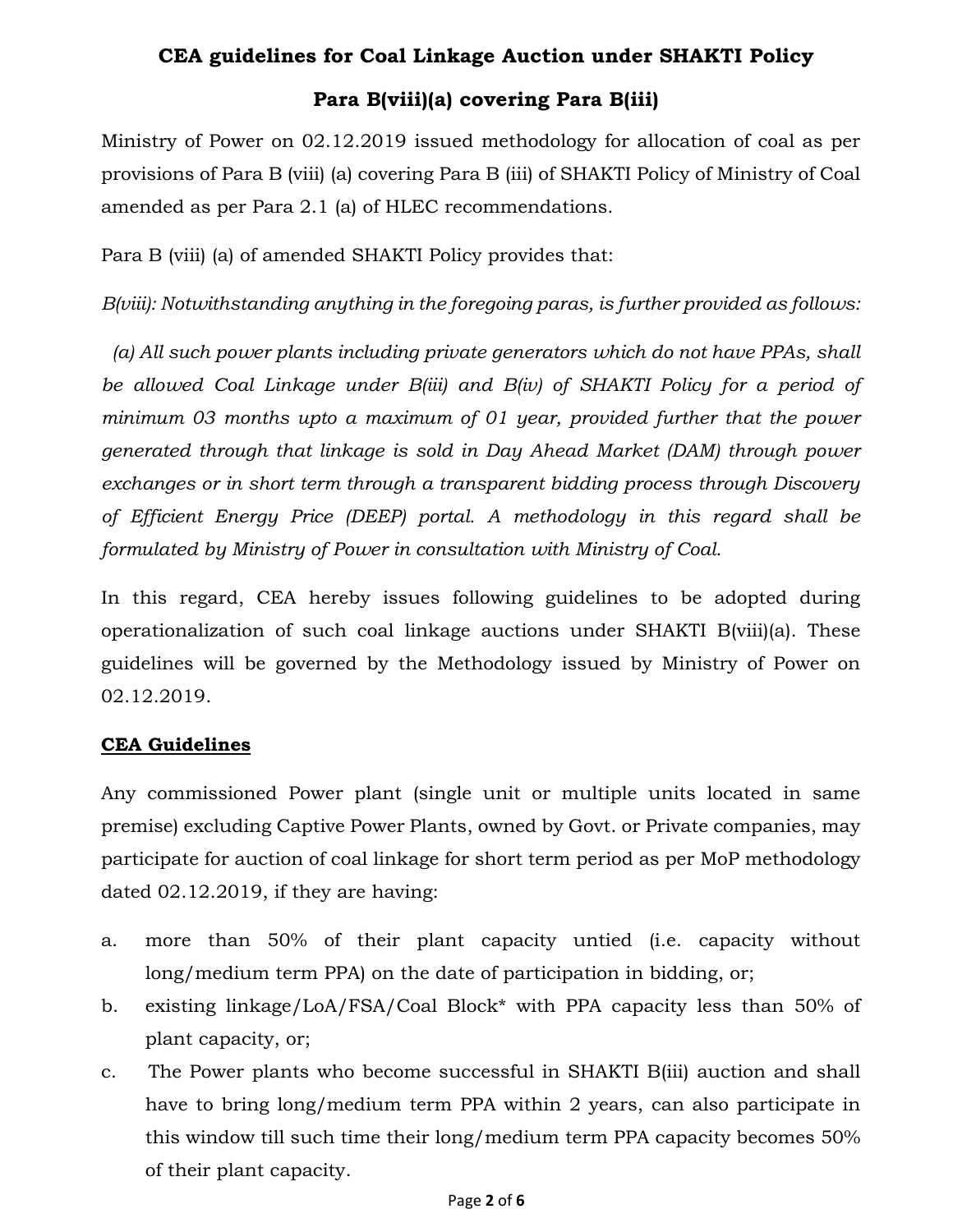\* Provided however that, in the event a Bidder is undertaking sale of power on a merchant basis using coal from its block, subject to a maximum 15% of generation capacity of its power plant, then the 15% capacity shall be adjusted from the eligible capacity.

Following CEA guidelines will be followed during such auction process:

# **A. Pre-Auction Activities**

- 1. Coal linkage auction under SHAKTI Policy para B(viii)(a) covering para B (iii) will be carried out for every calendar quarter i.e. for April-June, July-September, October-December and January-March by CIL.
- 2. To identify the prospective Bidders and to assess the tentative requirement of coal for each quarter, CEA will publish notice on its website as per following calendar:

| <b>S1. No.</b> | Quarter          | <b>Notice Publishing Date</b> |  |
|----------------|------------------|-------------------------------|--|
|                | April-June       | 15 <sup>th</sup> January      |  |
|                | July-September   | 15 <sup>th</sup> April        |  |
|                | October-December | $15th$ July                   |  |
|                | January-March    | 15 <sup>th</sup> October      |  |

- 3. The interested bidders shall submit to CEA the requisite information as per prescribed format attached in Annexure within 15 days from the notice publishing date.
- 4. In case, for a given quarter, no requisition is received in CEA within the specified time period, no auction will be carried out for that quarter.
- 5. Eligibility of all the bidders who have submitted requisition for a particular quarter, will be assessed by CEA and the list of eligible bidders will be communicated to Coal India Limited for auction process as per following schedule:

| <b>S1. No.</b> | Quarter          | Date of Eligible Bidders<br><b>Communication to CIL</b> |  |
|----------------|------------------|---------------------------------------------------------|--|
|                | April-June       | 15 <sup>th</sup> February                               |  |
|                | July-September   | $15th$ May                                              |  |
| $\mathbf{P}$   | October-December | $15th$ August                                           |  |
|                | January-March    | 15 <sup>th</sup> November                               |  |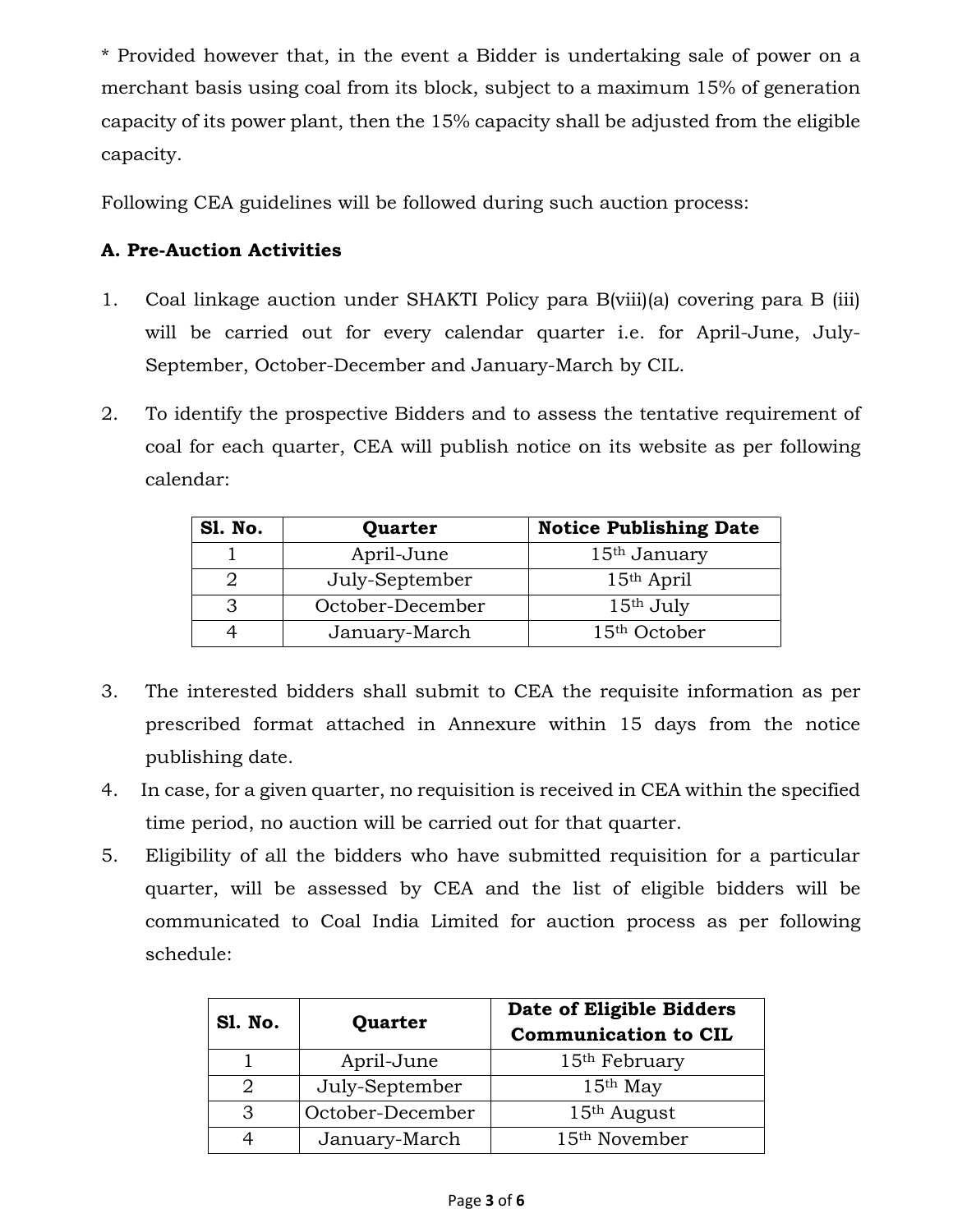- 6. For each eligible bidder, CEA will indicate the eligible plant capacity, commissioning status of the plant and eligible coal quantity for participation in the auction. The eligible coal quantity shall be calculated for the eligible plant capacity as per prevailing CEA Norms.
- 7. The above process will be carried out for every quarter as per given schedule irrespective of any delay in coal supply by the coal company for a particular quarter.
- 8. CEA reserves the right to not publish notice for inviting bidders for linkage auction for any quarter due to any reasons.

# **B. Post-Auction Activities**

- 1. After the auction process, CIL will provide the list of successful bidders along with the allotted coal linkage quantity to each successful bidder along with coal source(s) to CEA within 10 days of auction.
- 2. Concerned coal company shall provide CEA a provisional statement about the DO quantity issued during each month for (monthly quantity/03-months quantity) and coal quantity supplied against DO during each month of the quarter. The same shall be provided by coal company to CEA within 10 days of the following month followed by a final statement of DO(s) issued and quantity supplied during the quarter within 15 days of completion of concerned quarter. For Rail supply, the statement shall contain monthly Rail Program issued by the coal company and against which coal supplied during each month to the successful bidder.
- 3. Each allottee power plant will provide monthly signed statement to CEA stating the quantity of coal drawn (coal company wise) under this scheme, the quantity of power generated and sold under DAM or Short Term through DEEP Portal, and the balance coal remaining. Such information is to be submitted to CEA latest by 5th of the succeeding month.
- 4. From these monthly statements, CEA will match the power capacity sold under DAM/DEEP portal with the power capacity equivalent to the coal quantity allocated to each successful bidder under auction process and will identify balance coal quantity at the end of the quarter.
- 5. Coal Company will intimate CEA within 15 days of complete supply of the allotted coal quantity/drawl by the allottee power plant.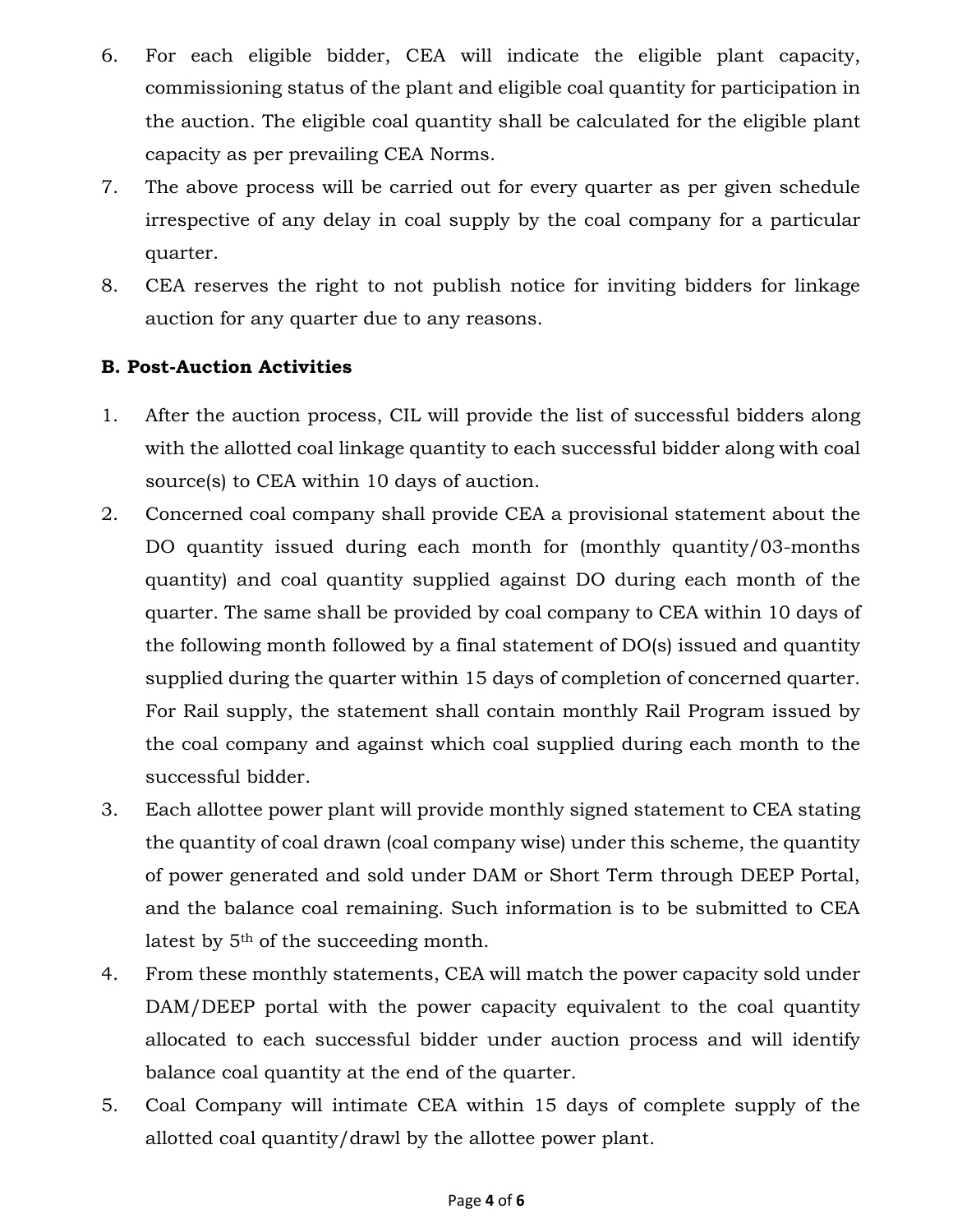- 6. Each allottee power plant will submit the monthly statement to CEA till complete utilization of balance coal as indicated above or till 15th of the 4th month from the end of the given quarter, whichever is earlier. For example, for the quarter April-June'20, the maximum available time to utilize balance coal quantity will be by 15th of Octorber'20. Any unutilized coal quantity beyond the 15<sup>th</sup> of the 4<sup>th</sup> month from the end of the given quarter will be treated as 'Remaining Balance Coal Quantity'.
- 7. Coal consumption shall be calculated as per prevailing CEA Norms based on declared Heat Rate of the plant or Heat rate as per CEA Norms, whichever is lower. Aux. Power Consumption shall be as per prevailing CERC Norms and Coal GCV shall be as per billing by the coal company.
- 8. Based on above, CEA will issue a 'Coal Utilization Certificate' for the given quarter, indicating 'Remaining Balance Coal Quantity', if any, to the allottee power plant (with a copy to CIL & concerned coal company), within 15 days of submission of the statement by the allottee power plant indicating complete utilization of the allotted coal or latest by as per following schedule:

| <b>S1. No.</b> | Quarter          | Last Date of issuing Coal<br><b>Utilization Certificate</b> |  |
|----------------|------------------|-------------------------------------------------------------|--|
|                | April-June       | 31 <sup>st</sup> October                                    |  |
|                | July-September   | 31 <sup>st</sup> January                                    |  |
| 3              | October-December | 30 <sup>th</sup> April                                      |  |
|                | January-March    | 31 <sup>st</sup> July                                       |  |

- 9. In case it is found that the allotted coal has been diverted, the same shall be communicated to Ministry of Power.
- 10. Each allottee power plant will also submit monthly financial statement to its principal debtors with a copy to CEA showing that the net surplus generated after meeting its operating expenses are being used for remitting its debt.

The above guidelines may be revised in future as per experience gathered in due course.

\*\*\*